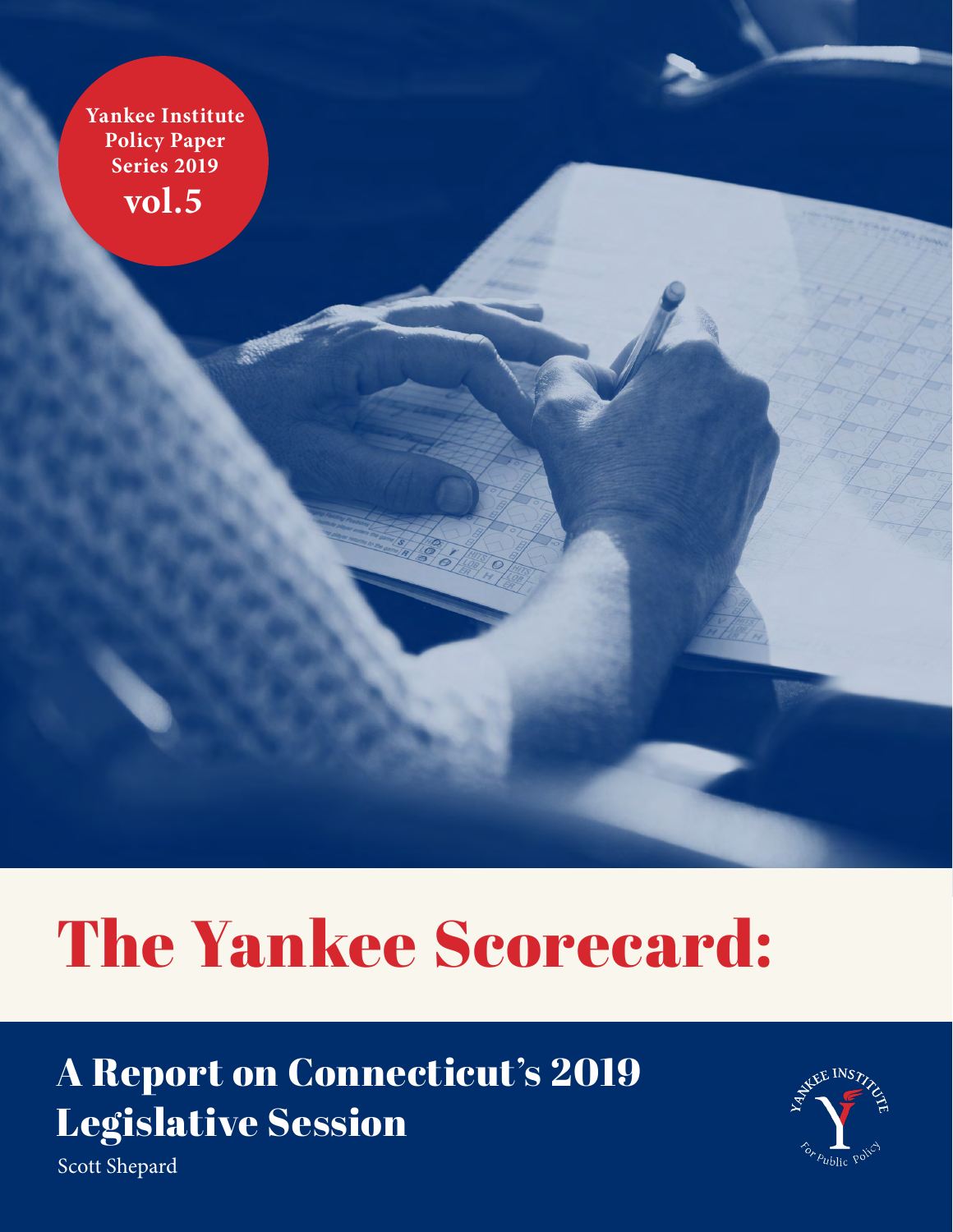*We end the 2019 legislative session with a mixture of relief (as bad as it was, it could have been even worse!) and regret (because there are new laws that will make life more difficult for our state's taxpayers and job creators). But there's no rest for the weary: we're gearing up to fight – and, if possible, prevent – a special session on tolls.* 

*With notable tax increases – particularly an effective income-tax increase on small businesses – a minimum-wage hike, and the adoption of a limited paid Family and Medical Leave program, in some sense, much of the session's most destructive measures will impact Connecticut's small businesses most. But given the blitzkrieg of unwise policies emanating from the Capitol, Yankee Institute draws some limited comfort from the fact that its constant efforts, supported at every turn by a variety of issue coalitions that we helped to build and maintain, were successful in beating back waves of potentially debilitating legislation.* 

*What follows is a highlight reel of Yankee's work throughout the last five months, along with a partial accounting of the final results of the 2019 regular session in Connecticut.*

#### **Portents**

The session began with grim news for those charged with defending free markets and limited government. The new governor -- who had, in his campaign, repeatedly supported only tolling of long-haul trucks -- soon embraced statewide tolling as a large new revenue stream.<sup>1</sup> His first State of the State speech included a blizzard of new tax initiatives that would have cost Connecticut's taxpayers an additional \$2.4 billion annually if fully enacted.<sup>2</sup> Even small gestures, such as the elimination of a business-entity tax that hurt new, small, and struggling businesses most, were rendered essentially

symbolic, as hefty hikes in annual business licensing fees were imposed on those same entities.<sup>3</sup>

To his credit, however, Governor Lamont largely held firm to his determination that tax *rates* not be further raised, even as he sought to make "temporary" tax-rate increases permanent and endorsed massive widening of the salestax base without any concomitant reduction in the salestax rate. His determination ran counter to the aspirations of enlarged progressive caucuses in both chambers, who almost immediately released ambitious plans to *start* with tolls; a minimum-wage hike; an aggressive paid Family and Medical Leave tax; and more.<sup>4</sup> Their spokespeople declared that those were just first steps in their plan to raise rates and taxes across the board.<sup>5</sup>

### The Yankee Response

Recognizing the potentially devastating impact of the proposed policies, Yankee Institute submitted scores of pieces of testimony on nearly 100 bills, often supported by in-person appearances before a wide array of legislative committees and meetings with various administrative officials (including the governor). In the cases of significant or novel issues, we supplemented our direct legislative work with investigative journalism; policy pieces; radio and television interviews; broadcast discussions and debates with legislators; and seized all available opportunities to advance public understanding and discussion of the issues.

A chronological summary follows where timing was important, and then by topic.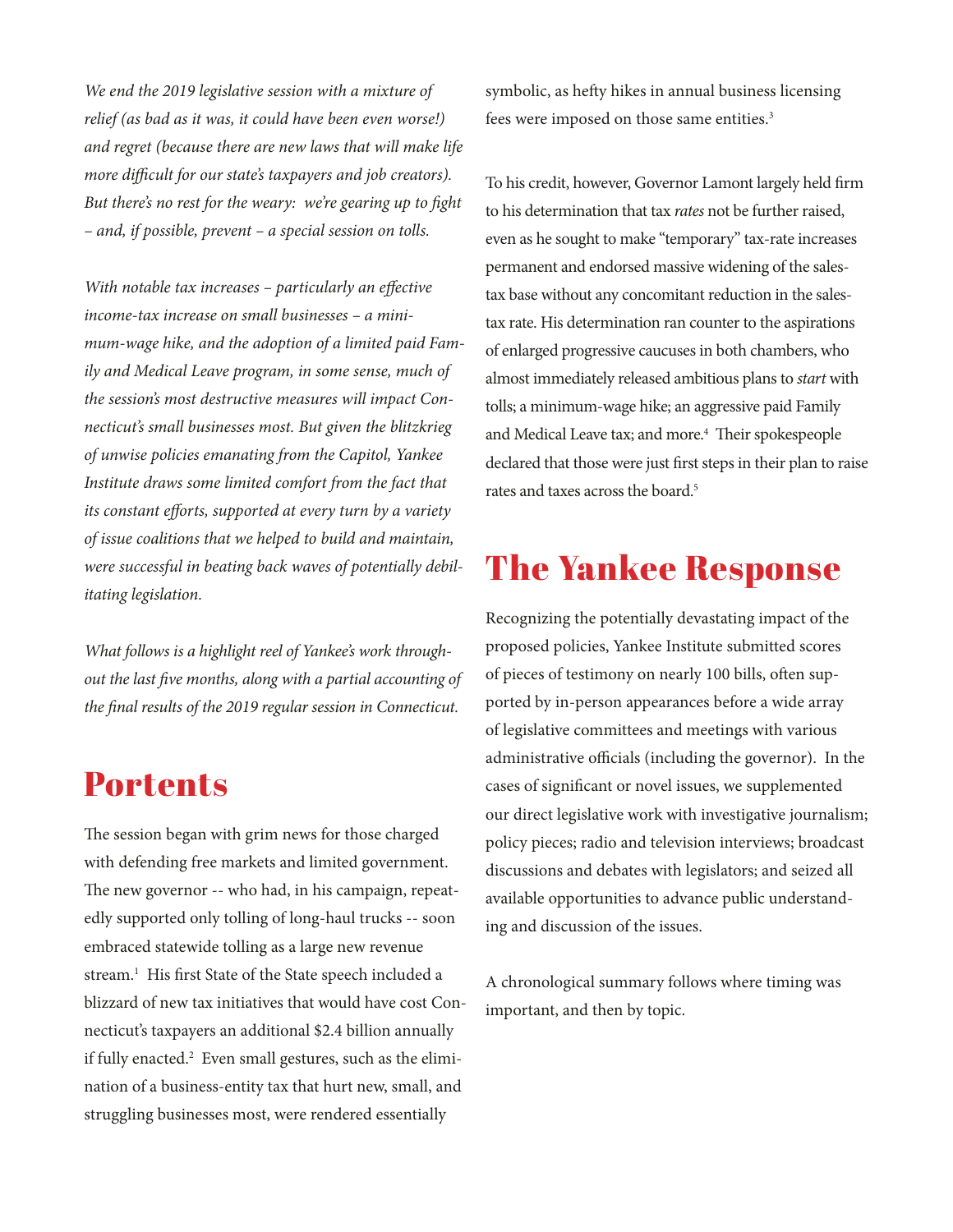#### **Early days: The Forced Consolidation Fight**

This legislative session effectively started with a strong push for significant school-district consolidation onto the towns and districts of Connecticut. The various bills<sup>6</sup> would have mandated significant forced school-district consolidations throughout the state.<sup>7</sup>

Yankee immediately opposed the initiative, beginning our efforts with detailed reporting of the proposals.<sup>8</sup> We dove deep into the history and scholarship on the subject, proving that the most significant benefits from consolidation had long been achieved, while similar top-down modern consolidation efforts in Maine and Vermont had run into serious objections and difficulties.<sup>9</sup> Above all, however, we demonstrated through our reporting and analysis that the maintenance or enhancement of educational quality *played no role whatsoever in any of the consolidation plans*. In the course of these efforts, it became clear that Yankee, along with CT School Finance,<sup>10</sup> was playing an indispensable role in providing scientific and historical data, along with much-needed deep analysis of the initiative's manifold flaws.

Along with a welcome and influential outpouring of public opposition, Yankee's "intellectual ammunition" helped power the first major defeat of the Lamont administration. In late March, the governor agreed to drop forced consolidation.<sup>11</sup>

Perhaps as important as this victory itself was its secondary effect on the tone and tenor of proceedings throughout the Capitol and the state. The concerted, coordinated proposal of forced-school consolidation – propounded by a bill in each chamber and the governor's own design – warned state residents that the progressive majorities had far-reaching and deeply troubling plans. The sheer wrong-headedness of these proposals roused many throughout Connecticut – once alerted by Yankee and its allies – to shocked disapproval. And their subsequent defeat demonstrated that our slingshots could have some meaningful effect this session against the statist Goliath.

#### **The Minimum-Wage Campaign**

Yet, as the minimum-wage debate demonstrated, the progressive majority in the legislature was not doomed to consistent defeat. In sharp contrast to the consolidation fight, the minimum-wage fight was a loss for our side. The mandatory, arbitrary wage floor was raised statewide to \$15/hour over a little more than four years. This policy decision has already forced some businesses to announce their departure for freer and friendlier economies,<sup>12</sup> while we are nearly certain to see other businesses move, close or adopt additional automation in coming months.

But there was at least a slight silver lining to this defeat. Although supporters of the minimum-wage hike had believed it would pass easily, they were wrong. The fight was protracted and fierce, and hike proponents paid dearly for their success in ways that dogged their efforts throughout the rest of the session.

Yankee's opposition to the minimum-wage hike was principled and sustained. We argued that wage-price floors would help some fortunate low-skill workers, while hurting many more who lost jobs, hours, or first rungs on the ladder to success.<sup>13</sup>

Our efforts were informed by political realities. Aware that the odds against defeating *any* wage-floor boost were slim, we argued in the alternative that an increase should be structured as an opportunity for localities to raise their own, town-level minimum wages up to a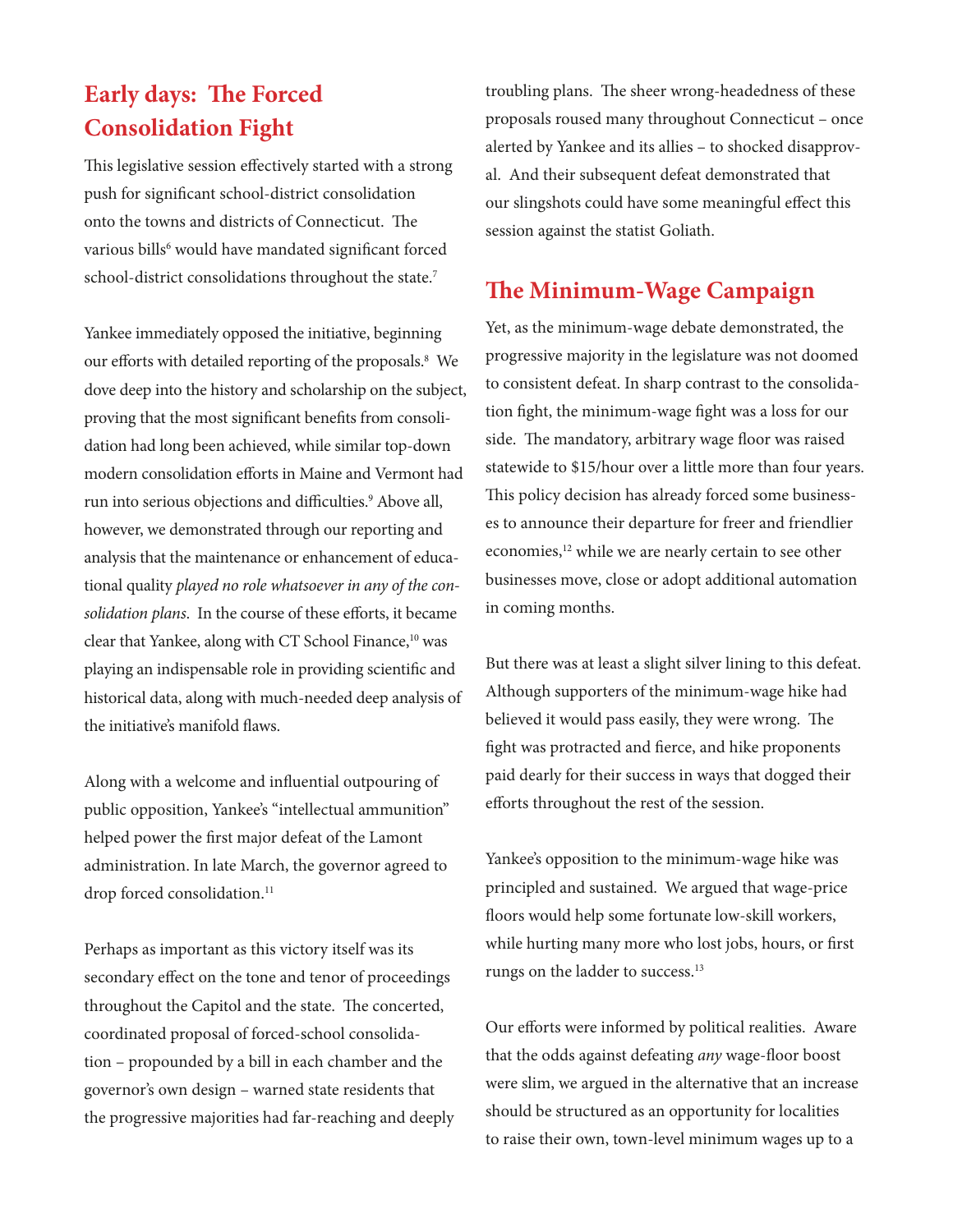slowly rising state maximum,<sup>14</sup> and helped provide our allies ammunition with which to launch a protracted filibuster. That filibuster sent an important message that getting the progressive wish list passed would not be easy.

On the day of Senate debate, Yankee distributed a video<sup>15</sup> featuring Dave Pelizzon, the President of Squadron Capital, LLC. Pelizzon's medical-device manufacturing company, Forum Plastics, is a business that offers fine opportunities for some of Connecticut's low-skilled workers to support themselves and has allowed many of them to rise through the ranks there or move on to more senior positions elsewhere. Because of the firm's reliance on low-skilled labor, Pelizzon explained in the Yankee production, he would be unable to stay in Connecticut after a hike to \$15/hour. This video informed much of the Senate debate.

#### **Paid FMLA: Averting Disaster and Defeating an Existential Threat**

The initial plans for a paid-FMLA program required the state to establish a benefit of full-pay replacement -- up to \$1,000 per week, for up to 12 weeks a year as necessary -- to afford time off to care for one's own medical needs, or those of one's family or close friends.16 The program would start with funding from a .5 percent payroll tax (essentially an income-tax surcharge) but the tax would rise automatically to whatever threshold would be necessarily in order to keep the benefit funded (and, under one iteration, would do so without even a vote of the legislature!).<sup>17</sup>

As Yankee immediately noted, this generous structure would result in high use and an immediately escalating tax, which would fuel increased use and create a vicious cycle.18 We suggested free-market alternatives -– suggesting that the best option would be for the state to allow individuals to establish state-tax-free accounts, enabling workers to save for their *own* emergencies *themselves* – and supported similar legislation.19

Finally, Yankee argued that at very least, the design of the program had to be effectively reversed. Rather than the payroll tax soaring ever upward to pay for destructively generous benefits, the payroll tax should be fixed and moderate, with the *benefit* floating to ensure the solvency of the program given the fixed income stream.<sup>20</sup> This alternative arrangement was the one eventually adopted by statute.<sup>21</sup>

#### **In the Trenches Against Tolls**

As previously noted, Governor Lamont reversed Candidate Lamont's position on tolls, supporting full tolling of the whole state.<sup>22</sup> He relied on a November 2018 tolling study conducted by CDM Smith, to insist that statewide tolling of all traffic would bring in over a billion dollars a year, fully 40 percent of it from outof-state drivers, with less than 15 percent overhead.<sup>23</sup> In this formulation, revenues would come with deep discounts for Connecticut residents, especially Connecticut commuters obliged to use the highways a lot.<sup>24</sup> And all of this would come in for only about 4.4 cents a mile – sometimes even less.25

But Yankee's investigative journalism revealed that rather than a neutral arbiter, CDM Smith is an overtly pro-tolls organization that is part of a pro-tolls trade group.26 And other members of that trade group have been in discussions with the governor to benefit directly from the imposition of tolls on Connecticut!<sup>27</sup> What's more, CDM Smith's cost projections in its study are unrealistically low, and it has a history of underestimating costs.28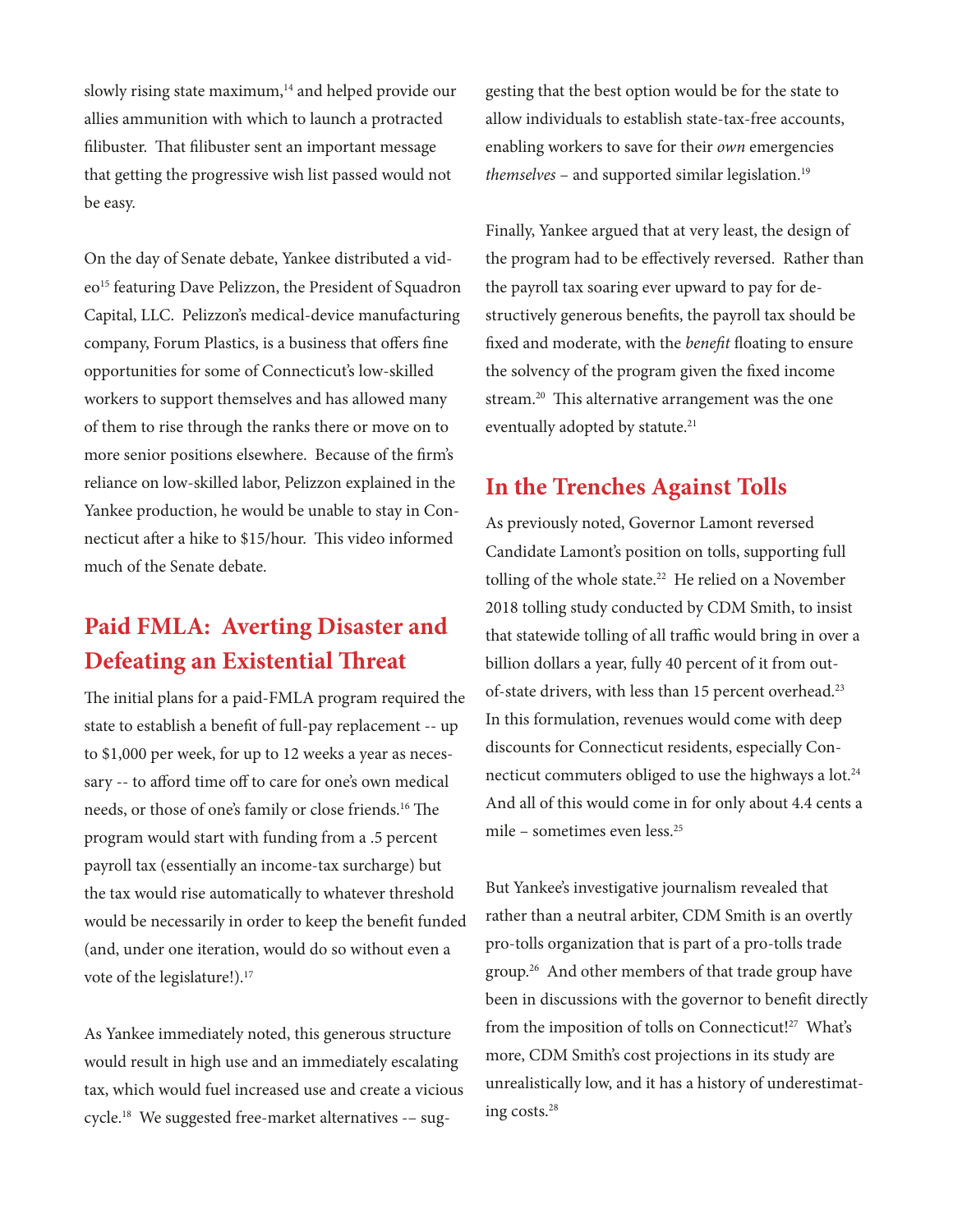Further research raised significant doubt that the federal government would approve anything even resembling the governor's tolling plan.<sup>29</sup> This, of course, made the entirely tolling regime increasingly unlikely to be adopted. Once again, Yankee used all available means to highlight these problems.

The result, we're happy to report, is this: so far, so good. Tolling never even came to the floor for a vote this session. The governor has declared his intention to push tolling through a summer special session,<sup>30</sup> whatever it takes. Yankee Institute remains vigilant and together with its allies will continue the fight against a summer session and any sort of tolls on Connecticut's highway.

Our message remains clear and unequivocal: The way to fix our state's infrastructure is to rein in transportation-construction and all allied spending costs. By its own admission, the state expects to pay *\$2 billion per mile* to replace the Hartford Viaduct. Those costs, and all others it represents, must be reduced significantly – brought down to market.

#### **The End of the Beginning? Fighting the Ever-Rising Tax Tide**

Elected officials failed to contain costs in 2019. Some short-term savings will be achieved by spreading out the period over which historical unfunded pension costs will be paid by an additional fifteen years in the case of teachers' pensions (less of an additional extension for state-worker pensions), but this is little more, in effect, than a high-interest loan: for a small breathing space now, the state will pay vastly more overall.<sup>31</sup>

Despite this failure, the 2019 session ended somewhat better on taxes than one might initially have hoped. Although the governor at first sought a massive expan-

sion of the reach of the sales tax without any corresponding cut in the tax rate, the final version of the budget trimmed that effort back significantly.32 Although progressives fought hard for a capital-gains tax surcharge (or, in the alternative, for massive increases to income-tax rates for the three highest brackets) these efforts were defeated.<sup>33</sup> Other repeated attempts to raise the sales-tax rate statewide,<sup>34</sup> to impose a carbon tax,<sup>35</sup> and to impose a statewide property tax all failed.<sup>36</sup>

Yankee fought hard against these massive and crippling tax increases from first to last, testifying in person and in writing; releasing investigative reports and policy studies; appearing frequently in the media -– the full-court press. We opposed further income-tax increases with detailed studies of the effects of previous income-tax hikes this decade on Connecticut's tax base; Exhibit A, of course, is our state's stunted property values, which alone among the states have failed even to recover to their pre-Great Recession levels.<sup>37</sup>

Sadly, Yankee Institute was unsuccessful in beating back all the progressive majority's tax hikes. Some sales-tax expansion occurred, including to dry cleaning and interior design firms and digital downloads.<sup>38</sup> The sales tax on prepared food and restaurant dining was raised by a point.39 A host of so-called "sin taxes" were increased, such as a dime-a-bag tax on plastic bags; increased taxes on vaping; an extra 10 percent tax on alcohol (although Connecticut's prices are already some of the highest in the country) and others.<sup>40</sup>

More significant and pernicious tax increases have also been enacted. In the waning days of the session, the legislature inserted into the budget and then passed an entirely unvetted reduction of a tax credit that will effectively raise income taxes on small businesses by about 8 percent.<sup>41</sup> This, along with the minimum-wage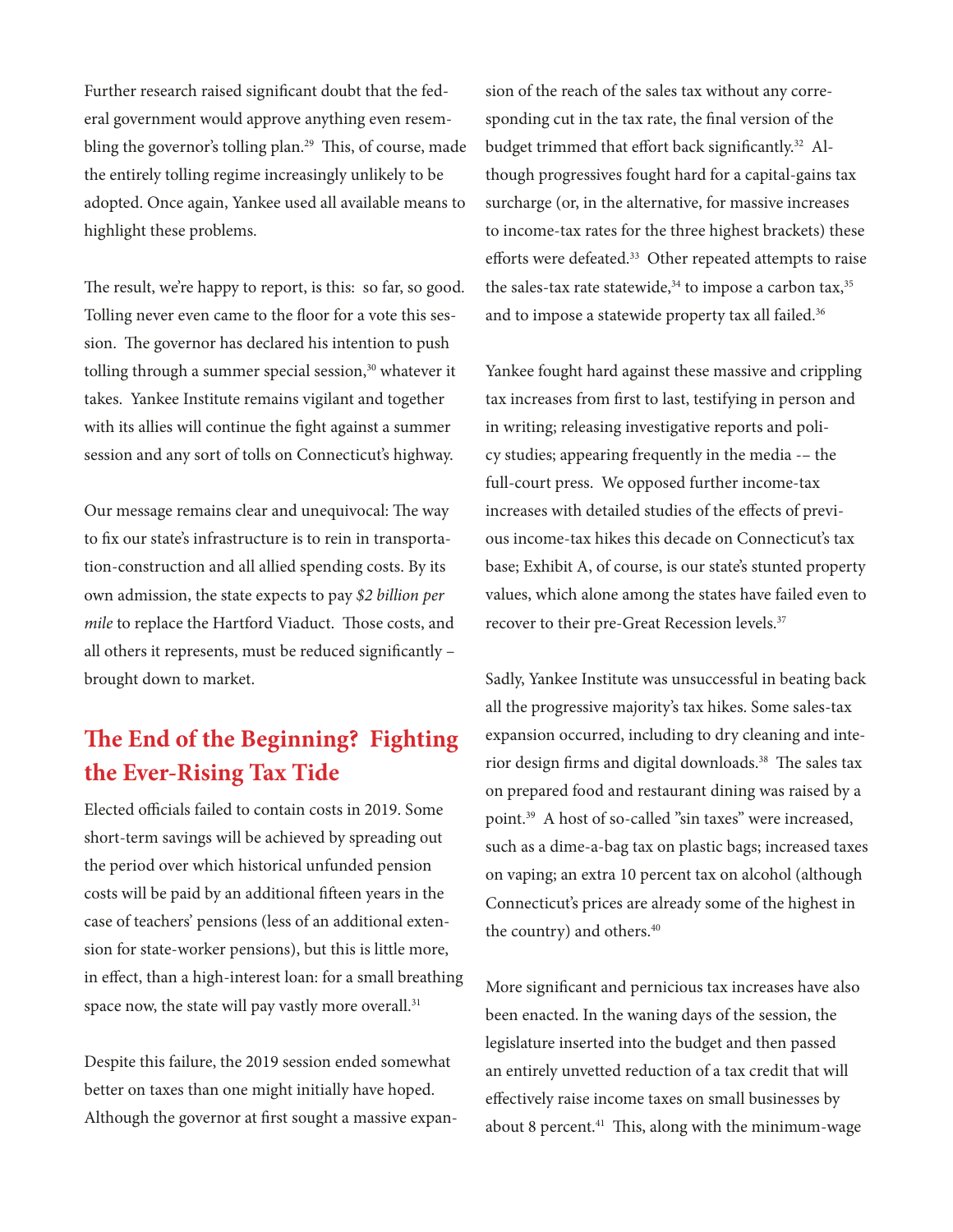increase and paid FMLA, was a devastating blow to the job creators that provide the innovative engine of our state's economy.

At the same time, budget writers likewise inserted a "mansion tax" that will increase the conveyance levy on houses over \$2.5 million to 2.25 percent.<sup>42</sup> Remarkably, the bill is designed to refund the tax to sellers who remain in Connecticut for three years after sale, while retaining the revenue from those who move out of state.<sup>43</sup> This provision seems overtly unconstitutional, as Yankee argued when the tax was revealed.<sup>44</sup> We are working even now to establish a challenge to this exit tax.

Even so, there were some real, if small, wins on the tax front. As noted, the business-entity tax will be repealed.45 And a complicated, debilitating, and low-revenue capital-stock tax on businesses is set to be phased out over the next three years. (We will be watching carefully to ensure this actually happens.)<sup>46</sup> Yankee pushed for these reforms, and we are pleased that they occurred this year.

#### **Defending Open, Free & Fair Government**

Yankee Institute defends taxpayers, and we also defend the public square from law and regulation that would harm citizen opportunities to participate in public life without government interference. We helped to face down two challenges of this type this year. The first was a so-called "dark money" bill.<sup>47</sup> Despite the negative branding, "dark money" is more properly characterized as "safe public participation," especially in times like these, when those who believe in free minds and free markets are regularly made the objects of harassments and driven from the public square.<sup>48</sup> "Dark money" bills are intended to force disclosure of donations to certain types of nonprofit groups, nominally in the name of "accountability," -- but in reality creating a real danger of intimidation and chilling of constitutionally protected speech.

As an organization that believes in robust debate and an expansive definition of the First Amendment, Yankee Institute fought these bills hard, assembling a coalition of diverse organizations and working against the bills at every opportunity. We were delighted in the session's final hours to note that they had not even received floor attention in either chamber.

Then there was House Bill 7222. Advanced at the behest of new Attorney General William Tong, the bill expanded the Connecticut attorney general's ability to intervene in investigations of or suits against alleged violations of civil rights raised by private parties.<sup>49</sup> Although a praiseworthy goal in theory, as written, the bill would have handed the Attorney General's office unchecked power to deploy all the unlimited resources of the state against any private person or business upon any claim -- however potentially pretextual -- of any violation of any type of state or federal law, to investigate or sue that entity into signing a settlement agreement binding the target to the state's will.<sup>50</sup>

What's more, once such an agreement went into force, the state would have been able to use *any* evidence of any violation of the settlement agreement as *prima facie* evidence of the target's violation of the *underlying law*. 51 This power, the application of which would have lay wholly in the discretion of the Attorney General, subject to no oversight or public reporting, would effectively have reversed the presumption of innocence and of law-abiding good citizenship that resides at the heart of American jurisprudence.<sup>52</sup>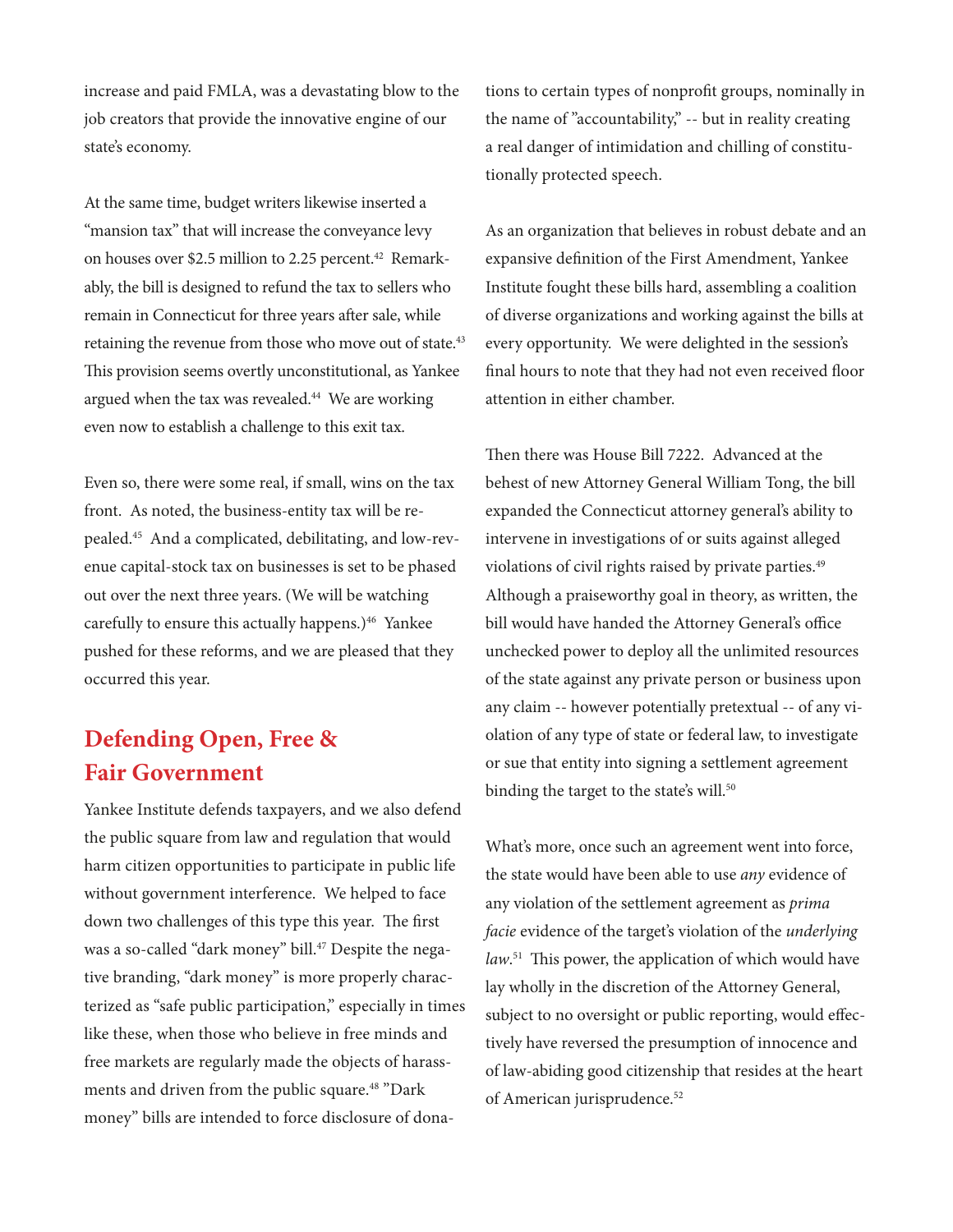Yankee Institute helped lead the fight against this legislation. Our efforts, along with those of coalition partners, resulted in necessary (but not sufficient) amendments to the text of the bill, including limiting the attorney general to acting only upon instances of demonstrated patterns-and-practices of abuse. Essentially alone, we continued our fight against the amended bill, and are gratified to report that, although it passed the House, it failed even to receive a hearing in the Senate.

#### **The Road Ahead**

As always, Yankee Institute remains committed to developing and advancing policies that will result in smart, limited government; fairness for taxpayers; and an open road to opportunity for all the people of Connecticut.

Earlier this year, Yankee issued papers demonstrating how to enact regulatory reform and why to avoid hugely wasteful and biased "economic-development" plans. Later this summer, we will explore opportunities for good government; focus on the plight of the Teachers' Retirement System and ways to save it and the other pension systems for the good of the state and our state employees alike; explore ways to enhance Connecticut residents' privacy in this ever-more-connected and ever-more-intrusive world; and other topics. We will also spend time focusing on what's going right in Connecticut, and why our wonderful state is so very much worth saving.

As always, we will continue to build alliances with elected officials and interested organizations from across the political spectrum, so that Connecticut may become a more prosperous and freer place where people want to come and where they are truly free to succeed – whatever "success" means to them.

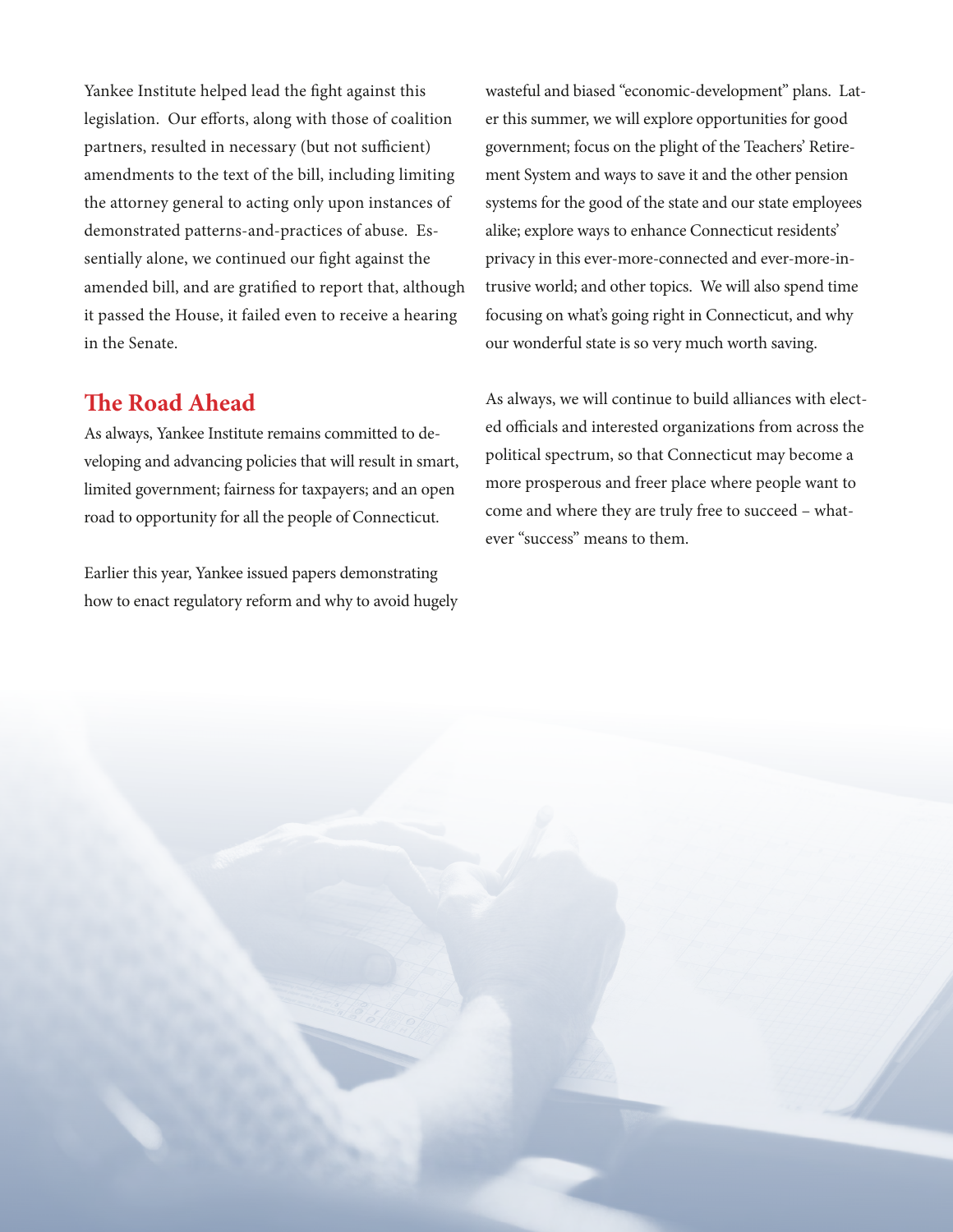#### Endnotes

<sup>1</sup> *See, e.g.*, Keith M. Phaneuf, *Lamont reverses himself, will offer plan to toll cars and trucks*, CT Mirror (February 16, 2019), available at https://ctmirror.org/2019/02/16/lamont-reverses-himself-will-offer-plan-to-toll-cars-andtrucks/.

<sup>2</sup> *See* Suzanne Bates, *Policy Corner: The Actual Cost of Gov. Lamont's Tax Increases: 2.4 Billion Per Year*, Yankee Institute (March 12 2019), available at [https://yankeeinstitute.org/2019/03/12/policy-corner-the-actual-cost-of-gov](https://yankeeinstitute.org/2019/03/12/policy-corner-the-actual-cost-of-gov-lamonts-tax-in)[lamonts-tax-in](https://yankeeinstitute.org/2019/03/12/policy-corner-the-actual-cost-of-gov-lamonts-tax-in) creases-2-4-billion-per-year/.

<sup>3</sup> *See, e.g.*, Kaitlyn Krasselt, *A Guide to Connecticut Taxes You'll Pay in New State Budget*, Middletown Press (June 9, 2019), *available at* https://www.middletownpress.com/news/article/A-guide-to-taxes-you-ll-pay-in-new-state-budget-13961104.php.

<sup>4</sup> *See, e.g.*, Marc E. Fitch, *Budget Deal: Paid FMLA, Lottery for Teacher Pensions, SALT Skim, Transportation Short-Changed for Two Years*, Yankee Institute (June 2, 2019), available at *https://yankeeinstitute.org/2019/06/02/budgetdeal-paid-fmla-lottery-for-teacher-pensions-salt-skim-transportation-short-changed-for-two-years/.*

<sup>5</sup> *See, e.g.*, Yankee Staff, *Yankee Institute Statement on the 2019 Budget*, Yankee Institute (June 3, 2019), *available at* [https://yankeeinstitute.org/2019/06/03/yankee-institute-statement-on-the-2019-budget/.](https://yankeeinstitute.org/2019/06/03/yankee-institute-statement-on-the-2019-budget/)

<sup>6</sup> *See, e.g.*, House Bill No. 454 (2019), *available at* [https://www.cga.ct.gov/2019/TOB/s/pdf/2019SB-00454-R00-SB.](https://www.cga.ct.gov/2019/TOB/s/pdf/2019SB-00454-R00-SB.PDF) [PDF;](https://www.cga.ct.gov/2019/TOB/s/pdf/2019SB-00454-R00-SB.PDF) Senate Bill No. 457 (2019), *available at* [https://www.cga.ct.gov/asp/cgabillstatus/cgabillstatus.asp?selBill-](https://www.cga.ct.gov/asp/cgabillstatus/cgabillstatus.asp?selBillType=Bill&which_year=2019&bill_num=738)[Type=Bill&which\\_year=2019&bill\\_num=738](https://www.cga.ct.gov/asp/cgabillstatus/cgabillstatus.asp?selBillType=Bill&which_year=2019&bill_num=738); Governor's Bill No. 874, *available at* https://www.cga.ct.gov/asp/ cgabillstatus/cgabillstatus.asp?selBillType=Bill&which\_year=2019&bill\_num=874.

<sup>7</sup> *See, e.g.*, Marc E. Fitch, *Education Committee Members Split on Idea of Forced Regionalization*, Yankee Institute (January 29, 2019), *available at* [https://yankeeinstitute.org/2019/01/29/education-committee-mem-](https://yankeeinstitute.org/2019/01/29/education-committee-members-split-on-idea-of-forced-regionalization/)

[bers-split-on-idea-of-forced-regionalization/](https://yankeeinstitute.org/2019/01/29/education-committee-members-split-on-idea-of-forced-regionalization/); Rob Polansky, *Governor revises school regionalization proposal following criticism*, Eyewitness News 3 (March 20, 2019), *available at* https://www.wfsb.com/news/governor-revises-school-regionalization-proposal-following-criticism/article\_afab4ff2-4b31-11e9-af74-9344bbdca21b.html.

<sup>8</sup> *See* Marc E. Fitch, *Lamont School Regionalization Commission Will Study Costs, But Not School Performance*, Yankee Institute (Feb. 28, 2019), *available at* [https://yankeeinstitute.org/2019/02/28/lamont-school-regionaliza-](https://yankeeinstitute.org/2019/02/28/lamont-school-regionalization-commission-will-study-costs-but-not-school-performance/)

[tion-commission-will-study-costs-but-not-school-performance/](https://yankeeinstitute.org/2019/02/28/lamont-school-regionalization-commission-will-study-costs-but-not-school-performance/); Marc E. Fitch, *Looney Proposes Forced School Consolidation, Rattling Towns and Some Fellow Democrats*, Yankee Institute (Jan. 26, 2019), *available at* https://yankeeinstitute.org/2019/01/26/looney-proposes-forced-school-consolidation-rattling-towns-and-fellow-democrats/. <sup>9</sup> *See* Scott Shepard, *A Scalpel, Not a Sledge Hammer: Studies Show Statewide, Forced Consolidation Bad for Students, Budgets*, Yankee Institute (Feb. 4, 2019), *available at* https://yankeeinstitute.org/2019/02/04/a-scalpel-not-a-sledgehammer-studies-show-statewide-forced-consolidation-bad-for-students-budgets/.

<sup>10</sup> *See Review of the Research on District & School Consolidation*, CT School Finance (Feb. 2019), *available at* http:// ctschoolfinance.org/reports/district-and-school-consolidation.

11 Jack Kramer, *Lamont Backs Off 'Forced' School Consolidation; Needleman Pitches Bill to Allow Easier Cooperation*, CT News Junkie (March 20, 2019), *available at* https://www.ctnewsjunkie.com/archives/entry/20190320\_lamont\_ backs off forced school consolidation/

<sup>12</sup> *See, e.g.*, Kristen Johnson, *Waterbury Company Could Leave After Minimum Wage Hike*, NBC Connecticut (May 17, 2019), *available at* https://www.nbcconnecticut.com/news/local/Waterbury-Company-Plans-to-Leave-Connecticut-Over-Minimum-Wage-Increase-510092261.html.

<sup>13</sup> *See* Marc E. Fitch, *House Passes \$15 Minimum Wage After Marathon Debate*, Yankee Institute (May 9, 2019), *available at* https://yankeeinstitute.org/2019/05/09/house-passes-15-minimum-wage-after-marathon-debate/.

<sup>14</sup> *See* Scott Shepard, *Policy Corner: What Minimum Wage is Right for Your Town?*, Yankee Institute (November 26, 2018), *available a*t https://yankeeinstitute.org/2018/11/26/policy-corner-what-minimum-wage-is-right-for-your-

town/.

15 Marc E. Fitch, *Waterbury Company Will be Forced Out of Connecticut With \$15 Minimum Wage*, Yankee Institute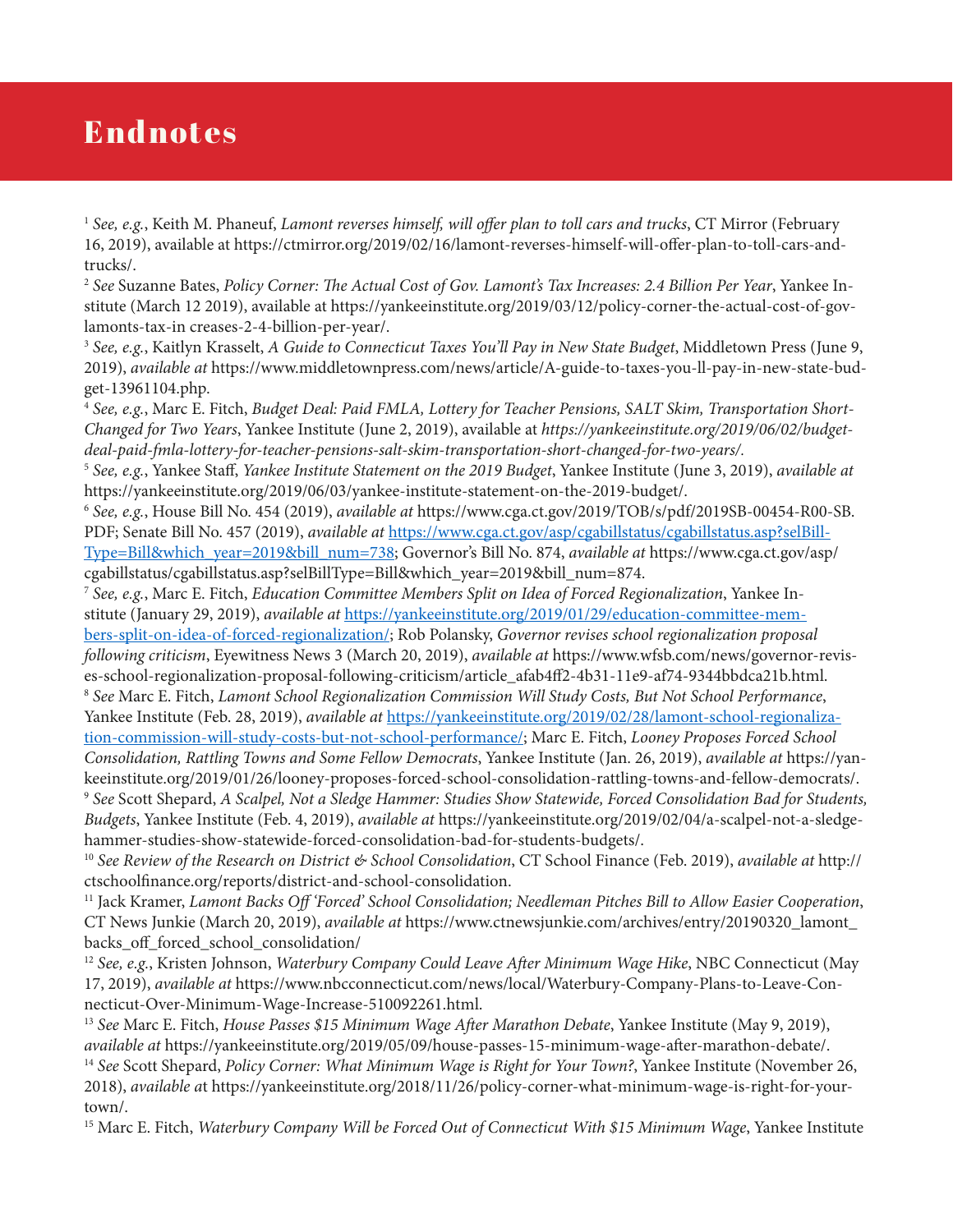(May 16, 2019), *available at* https://yankeeinstitute.org/2019/05/16/waterbury-company-will-be-forced-out-ofconnecticut-with-15-minimum-wage/.

<sup>16</sup> *See* Emily Peck, *Connecticut Passes Most Generous Paid Family Leave Law In The U.S.*, Huffington Post (June 3, 2019), *available at* https://www.huffpost.com/entry/connecticut-paid-family-leave-law\_n\_5cf5418de4b0e346ce82308e.

<sup>17</sup> *See* Governor's Bill No. 881 (2019), *available at* [https://www.cga.ct.gov/2019/BA/pdf/2019SB-00881-R000525-](https://www.cga.ct.gov/2019/BA/pdf/2019SB-00881-R000525-BA.pdf) [BA.pdf](https://www.cga.ct.gov/2019/BA/pdf/2019SB-00881-R000525-BA.pdf).

<sup>18</sup> *See* Scott Shepard, *Policy Corner: Connecticut FMLA Program Would Quickly Go Broke*, Yankee Institute (March 6, 2019), *available at* https://yankeeinstitute.org/2019/03/06/policy-corner-connecticut-fmla-program-would-quickly-go-broke.

<sup>19</sup> *See, e.g.*, Scott Shepard, Testimony in Favor of House Bill 5407 (2019), *available at https://www.cga.ct.gov/2019/ FINdata/Tmy/2019HB-05407-R000304-Shepard,%20Scott,%20Policy%20Director-Yankee%20Institute%20for%20 Public%20Policy-TMY.PDF.*

<sup>20</sup> *See* Scott Shepard, *Honest, Sustainable & Affordable FMLA – Or None At All*, Yankee Institute (April 25, 2019), *available at* https://yankeeinstitute.org/2019/04/25/honest-sustainable-affordable-fmla-or-none-at-all/.

<sup>21</sup> *See* Public Act No. 19-25 (2019), *available at* [https://www.cga.ct.gov/2019/ACT/pa/pdf/2019PA-00025-R00SB-](https://www.cga.ct.gov/2019/ACT/pa/pdf/2019PA-00025-R00SB-00001-PA.pdf)

[00001-PA.pdf;](https://www.cga.ct.gov/2019/ACT/pa/pdf/2019PA-00025-R00SB-00001-PA.pdf) House Bill 7424 (2019) § 232, et. seq., *available at* https://www.cga.ct.gov/2019/TOB/h/pdf/2019HB-07424-R00-HB.PDF.

<sup>22</sup> *See, e.g.*, Ken Dixon, *Lamont proposes trucks-only tolls*, CT Post (June 17, 2018), *available at* [https://www.ctpost.](https://www.ctpost.com/local/article/Lamont-proposes-trucks-only-tolls-12998901.php) [com/local/article/Lamont-proposes-trucks-only-tolls-12998901.php;](https://www.ctpost.com/local/article/Lamont-proposes-trucks-only-tolls-12998901.php) Eleanor Lamb, *Connecticut Gov. Ned Lamont Pivots From Truck-Only Toll Plan*, Transport Topics (Feb. 19, 2019), *available at* https://www.ttnews.com/articles/ connecticut-gov-ned-lamont-pivots-truck-only-toll-plan.

<sup>23</sup> *See* Connecticut Dep't of Transportation, *Connecticut Tolling Options Evaluation Study* (Nov. 2018), *available at* https://www.ct.gov/dot/lib/dot/documents/dcommunications/press\_release/ctdot\_tolling\_report\_11142018.pdf. <sup>24</sup> *See id.*

<sup>25</sup> *See id.*

<sup>26</sup> *See* Marc E. Fitch, *The Fitch Files: Tolling Study Consultant is a Member of an International Tolling Advocacy Group*, Yankee Institute (April 8, 2019), available at https://yankeeinstitute.org/2019/04/08/the-fitch-files-tollingstudy-consultant-is-a-member-of-an-international-tolling-advocacy-group/.

<sup>27</sup> *See id.*

<sup>28</sup> *See* Marc E Fitch, *Senate Republican Leader Calls Out Tolling Consultant for Inaccurate Studies in Other States,* Yankee Institute (April 15, 2019), *available at* https://yankeeinstitute.org/2019/04/15/senate-republican-leader-calls-out-tolling-consultant-for-inaccurate-studies-in-other-states/.

<sup>29</sup> *See* Scott Shepard, *Policy Corner: Tolling in the Land of Make Believe*, Yankee Institute (April 17, 2019), *available at* https://yankeeinstitute.org/2019/04/17/policy-corner-tolling-in-the-land-of-make-believe/.

<sup>30</sup> *See, e.g.*, Max Reiss, *Lamont Eyes Tolls Special Session*, NBC Connecticut (June 6, 2019), *available at* https://www. nbcconnecticut.com/news/local/Lamont-Eyes-Tolls-Special-Session-510933691.html.

<sup>31</sup> *See* Marc E. Fitch, *Gov. Ned Lamont Admits Budget Not Balanced, No Pension Agreement Yet*, Yankee Institute (June 13, 2019), *available at* https://yankeeinstitute.org/2019/06/13/gov-ned-lamont-admits-budget-not-balancedno-pension-agreement-yet/.

<sup>32</sup> See, e.g., Democrats New Tax Plan Drastically Cuts Back Lamont's Sales Tax Expansion, News 12 Connecticut, (May 1, 2019), http://connecticut.news12.com/story/40400121/democrats-new-tax-plan-drastically-cuts-backlamont-sales-tax-expansion.

<sup>33</sup> *See, e.g.*, Brittany De Lea, *Connecticut Democrats to raise taxes on these items*, Fox Business (June 12, 2019), *available at* https://www.foxbusiness.com/economy/connecticut-raise-taxes-these-items.

<sup>34</sup> *See, e.g.*, Keith M. Phaneuf, *Budget deal struck, doesn't contain tax hike on wealthy*, CT Mirror (May 30, 2019), *available at* https://ctmirror.org/2019/05/30/budget-deal-struck-doesnt-contain-tax-hike-on-wealthy/.

<sup>35</sup> *See* Senate Bill No. 1064 (2019) available at https://www.cga.ct.gov/asp/cgabillstatus/cgabillstatus.asp?selBill-

Type=Bill&which\_year=2019&bill\_num=1064

<sup>36</sup> *See supra* at n. 34.

<sup>37</sup> *See, e.g.*, Kenneth R. Gosselin and Matthew Kauffman, *Home Prices Across Connecticut Have Failed To Recover Since Peak In 2007*, Hartford Courant (May 17, 2018), *available at* https://www.courant.com/real-estate/proper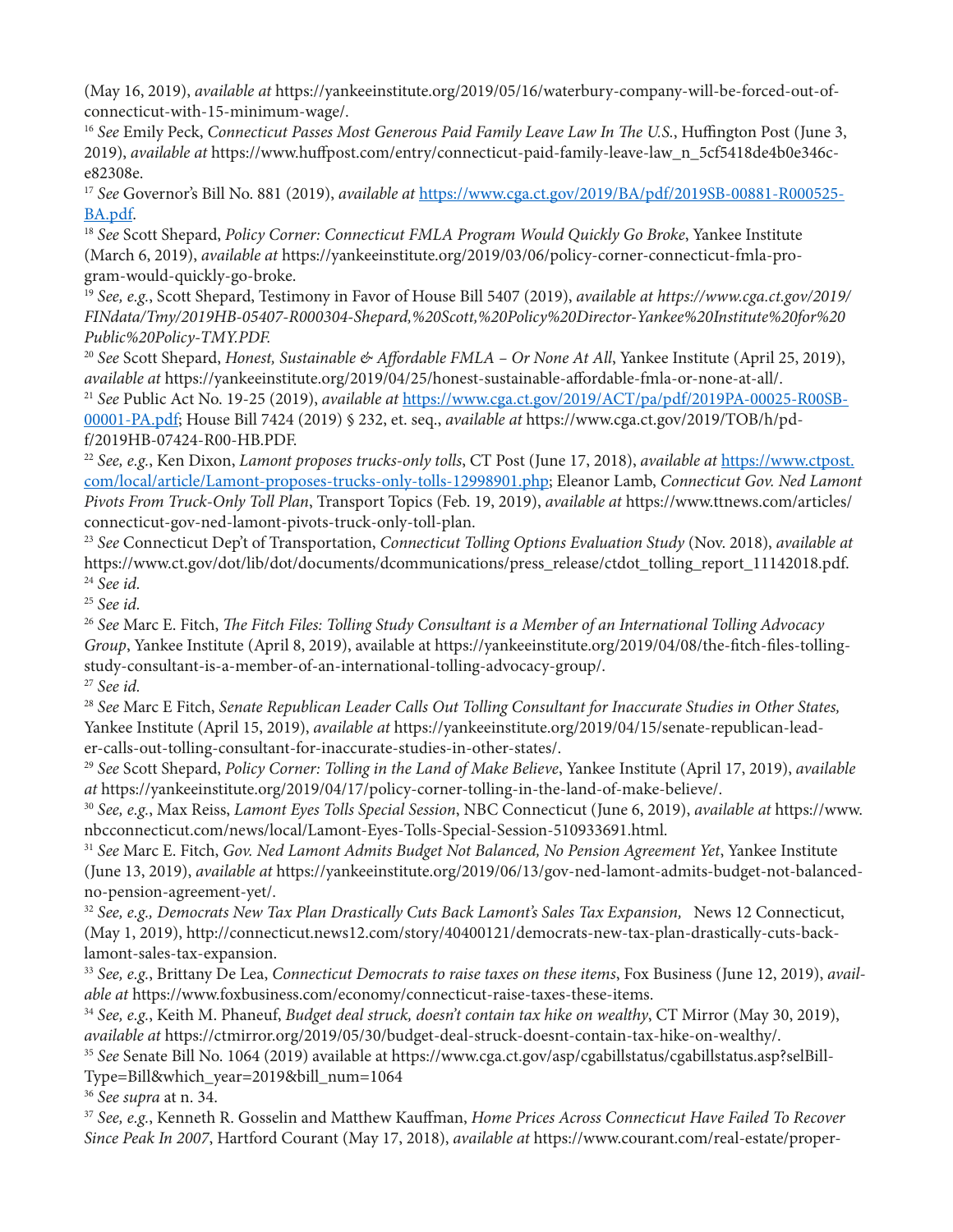ty-line/hc-connecticut-home-price-decade-recovery-20180514-story.htm.

<sup>38</sup> *See* Marc E. Fitch, *Finance Committee Approves \$1.3 Billion Revenue Increase; Capital Gains Tax Sets Up Showdown with Lamont*, Yankee Institute (May 1, 2019), *available at* https://yankeeinstitute.org/2019/05/01/finance-committee-approves-1-3-billion-revenue-increase-capital-gains-tax-sets-up-showdown-with-lamont/.

<sup>39</sup> *See id.*

<sup>40</sup> *See, e.g.*, Kaitlyn Krasselt, *Lamont proposes new 'sin taxes',* CT Post (February 19, 2019), *available at* https://www.ctpost. com/local/article/Lamont-proposes-new-sin-taxes-13626047.php.

<sup>41</sup> *See, e.g.,* Christopher Keating, *Republicans Say Tax Proposal Would Hit Small Businesses*, Hartford Courant (June 1, 2019), *available at* https://www.courant.com/politics/capitol-watch/hc-pol-small-businesses-oppose-tax-hike-20190601-65hs4hdhqjdz5gpnkzxcta4jai-story.html.

<sup>42</sup> *See* Scott Shepard, *Policy Corner: Never Let the Constitution Get in the Way of a Bad Idea*, Yankee Institute (June 6, 2019), *available at* https://yankeeinstitute.org/2019/06/06/policy-corner-never-let-the-constitution-get-in-the-way-of-a-bad-idea/. <sup>43</sup> *See id.*

<sup>44</sup> *See id.*

<sup>45</sup> *See, e.g.*, Kaitlyn Krasselt, *A guide to Connecticut taxes you'll pay in new state budget*, The Middletown Press (June 9, 2019), *available at* https://www.middletownpress.com/news/article/A-guide-to-taxes-you-ll-pay-in-new-state-budget-13961104.php.

<sup>46</sup> *See* House Bill No. 7424 § 340 (2019), *available at* https://www.cga.ct.gov/2019/TOB/h/pdf/2019HB-07424-R00-HB.PDF. <sup>47</sup> *See* House Bill No. 7329 (2019), *available a*t https://www.cga.ct.gov/asp/CGABillStatus/cgabillstatus.asp?selBillType=- Bill&bill\_num=HB7329.

<sup>48</sup> *See, e.g.,* Frank Miles, *Daily Beast accused of 'doxxing' alleged creator of 'Drunk Pelosi' video*, Fox News (June 2, 2019), *available at* [https://www.foxnews.com/entertainment/daily-beast-facing-backlash-for-outing-alleged-creator-of-drunk](https://www.foxnews.com/entertainment/daily-beast-facing-backlash-for-outing-alleged-creator-of-drunk-pelosi-video)[pelosi-video](https://www.foxnews.com/entertainment/daily-beast-facing-backlash-for-outing-alleged-creator-of-drunk-pelosi-video); Heather Wilhelm, *Fear, Loathing, and the Twitter Insta-Mob*, National Review (January 24, 2019), *available at*

[https://www.nationalreview.com/2019/01/twitter-mob-covington-catholic-students-controversy/;](https://www.nationalreview.com/2019/01/twitter-mob-covington-catholic-students-controversy/) Debra Heine, *Antifa Prof Who Bashed Trump Supporter in Head with Bike Lock at Berkeley Given Slap on Wrist*, PJ Media (August 9, 2018), *available at* https://pjmedia.com/trending/antifa-prof-who-bashed-trump-supporter-in-head-with-bike-lock-at-berkeley-givenslap-on-wrist/.

<sup>49</sup> *See* House Bill No. 7222 (2019), *available at* https://www.cga.ct.gov/asp/cgabillstatus/cgabillstatus.asp?selBillType=- Bill&which\_year=2019&bill\_num=7222.

<sup>50</sup> *See, e.g.*, Jackson Kuhl, *Tong Seeks to Expand Powers of the Attorney General*, Yankee Institute (March 14, 2019), *available at* https://yankeeinstitute.org/2019/03/14/tong-seeks-to-expand-powers-of-the-attorney-general/.

<sup>51</sup> *See id.*

<sup>52</sup> *See id.*